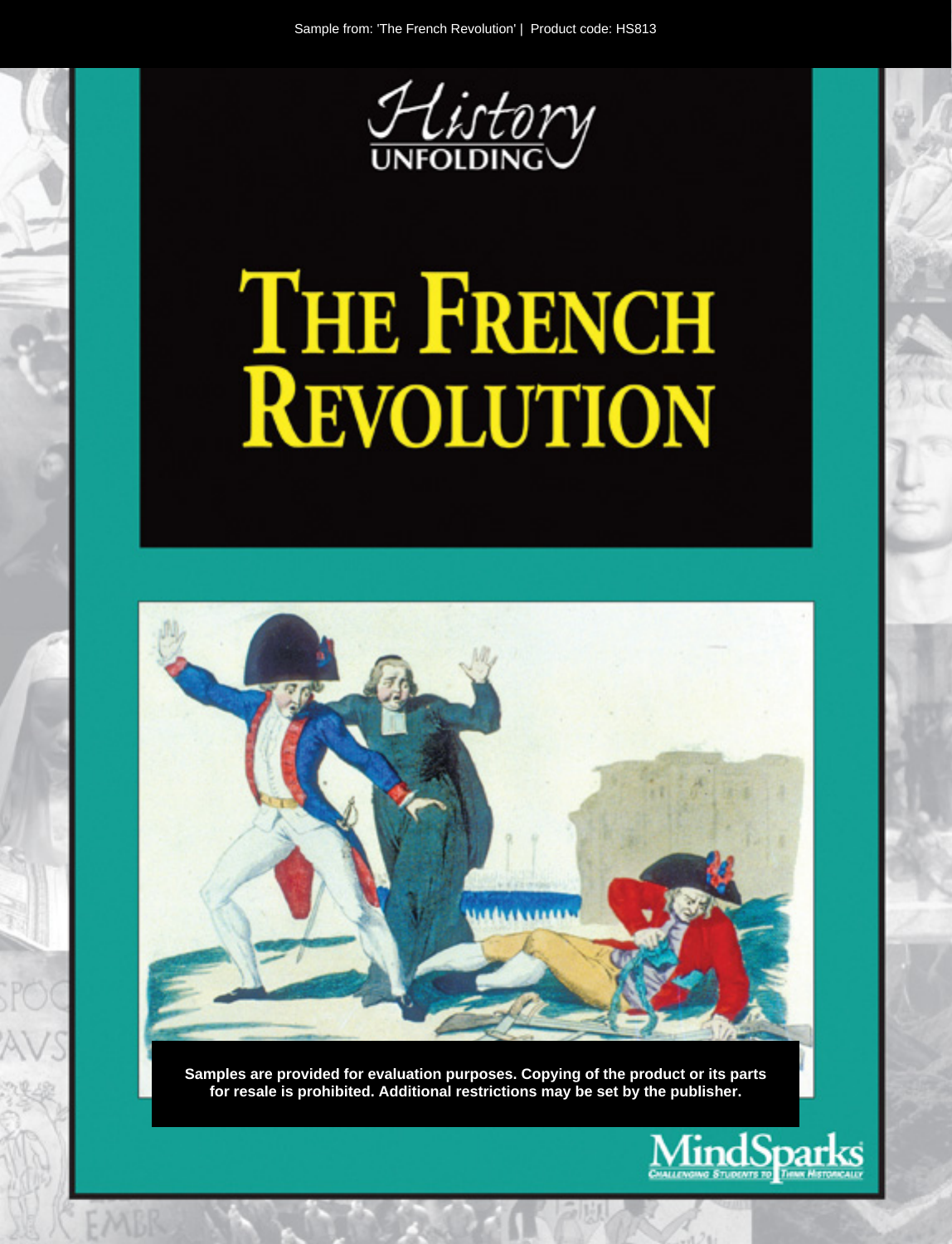# **Contents**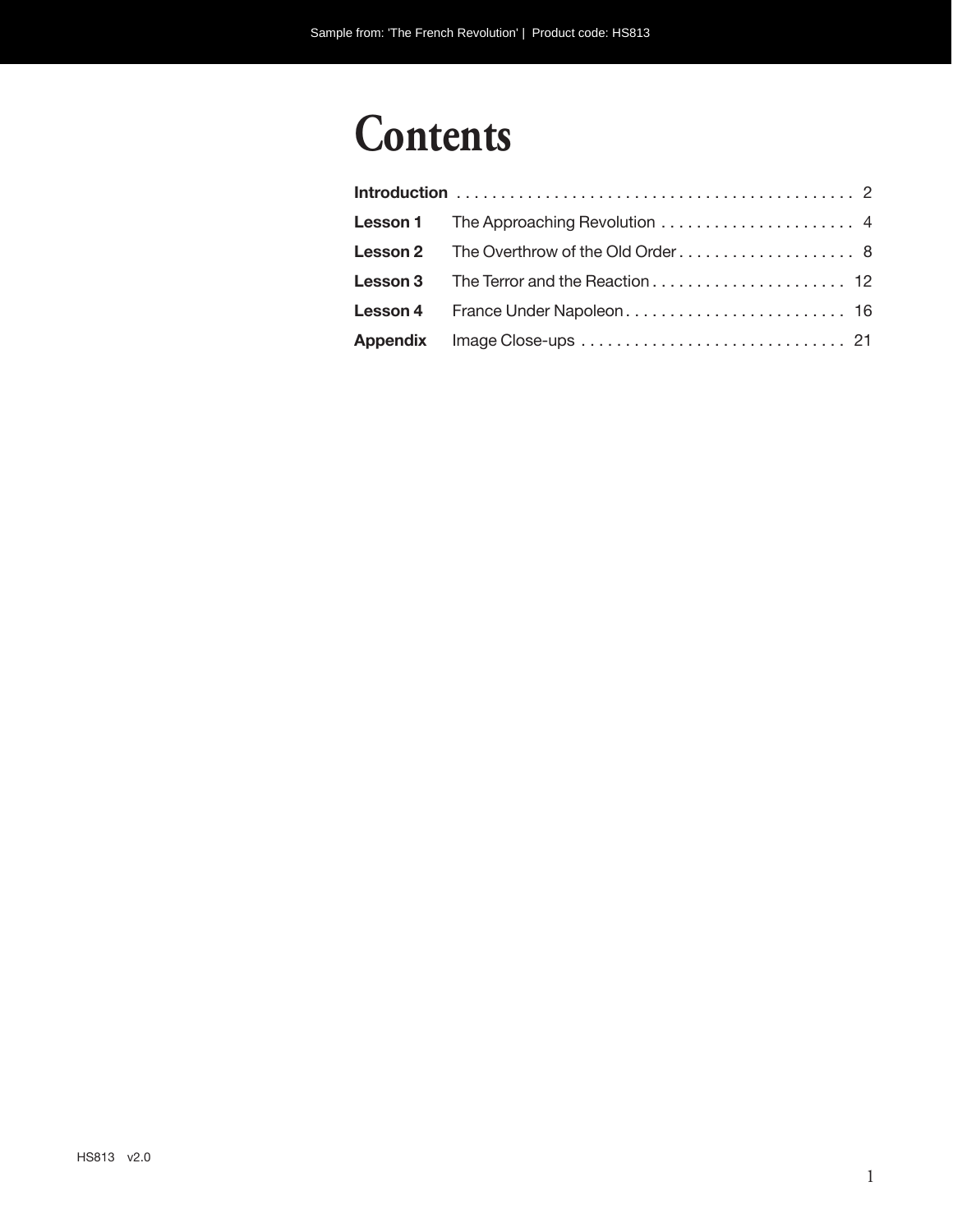### *The French Revolution*

# **Introduction**

The French Revolution In many ways, the modern political era began with the French Revolution. The revolution put an end to an older concept of society as a hierarchy of hereditary orders of people. In its place, it substituted what was then the radical idea that all citizens are equal under the law. It provided a blueprint for secular revolutions that future radicals would study carefully. The very notion of a political spectrum of "left," "right," and "center" evolved from seating arrangements in the revolution's Legislative Assembly.

> The French Revolution's central rallying cry was "Liberty, Equality, Fraternity." The phrase can actually be seen as a keynote for the central historical debates of the next 200 years—in which liberalism put its stress on "liberty," socialism advocated "equality," and nationalism fostered a strong sense of "fraternity." The revolution's excesses also pointed ominously to the future—to the ideologically motivated violence of Lenin, Stalin's purges, Mao's Cultural Revolution, and genocides by Hitler and Pol Pot. In ways both admirable and terrible, the French Revolution was indeed a key turning point in world history.

The 12 illustrations in this booklet focus on a number of central themes in the history of the French Revolution. These illustrations are presented in four lessons. Each lesson uses three of the illustrations to explore one broad topic in the overall story. Briefly, the four lessons are as follows:

#### **The Approaching Revolution**

The illustrations in this lesson focus on the abuses suffered by France's poor and middle classes at the hands of a large class of privileged yet unproductive aristocrats.

#### **The Overthrow of the Old Order**

The scenes here illustrate the parts played by middle-class political leaders and the poor people of Paris in the early and more moderate stages of the revolution.

#### **The Terror and the Reaction**

From the start, radical agitation drove the revolution to the left. Then the threat and outbreak of war fueled the fears on which radicals played as they outbid one another for power. The Terror lasted as long as fears of war remained high. Then it faded quickly.

#### **France Under Napoleon**

Worn out by constant pressure to change, the French seemed to turn away from Robespierre's idea of a "Republic of Virtue." Instead, they turned to a single, powerful leader to impose order. Napoleon did this. He preserved many of the revolution's biggest changes. But he also tried to restore in an altered form some of the glory of France's age of the kings.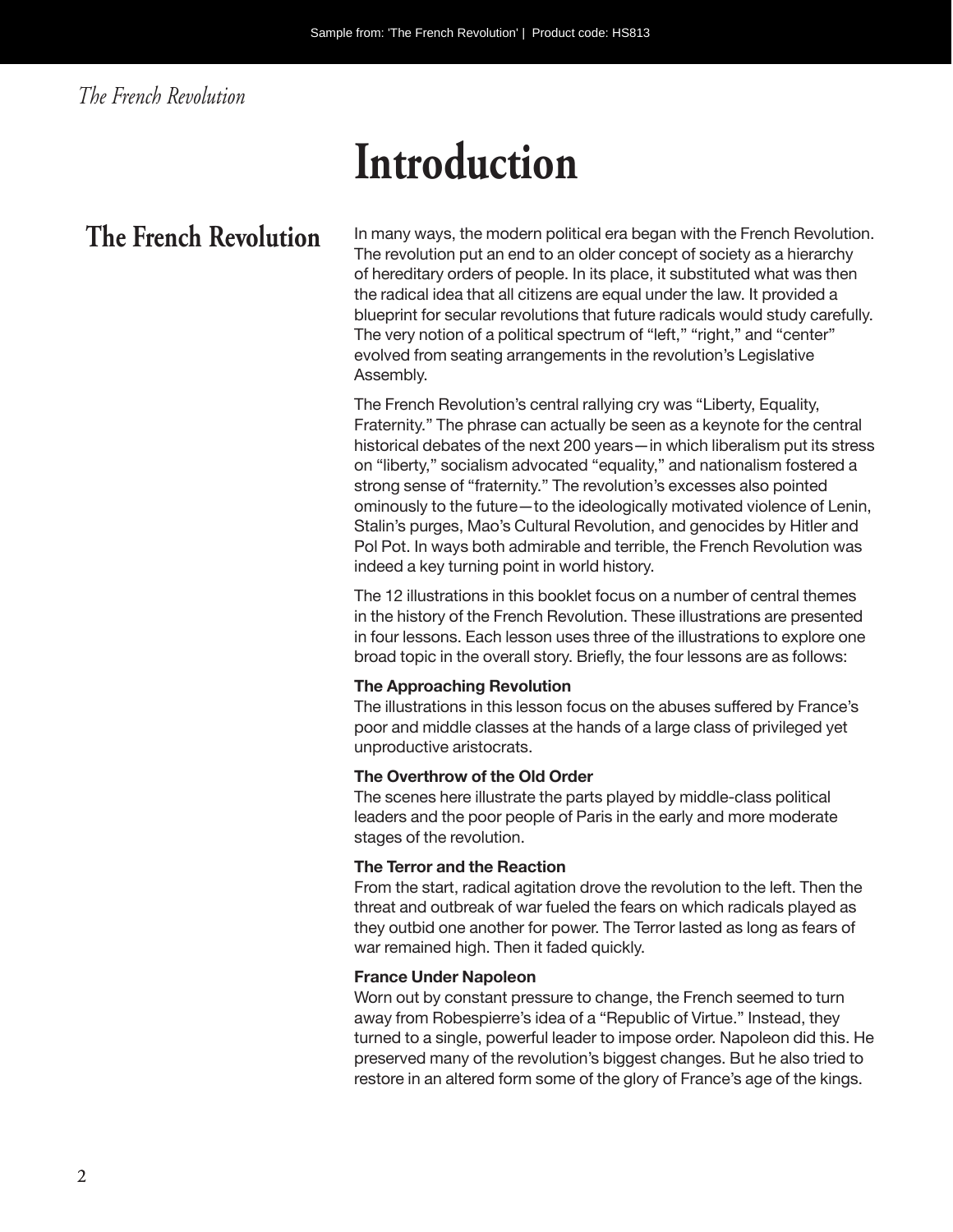## **Using Photos, Cartoons, and Other Visuals to Teach History**

Many textbooks are full of colorful visuals. However, all too often these visuals function primarily as window dressing. They make the text more entertaining, or at least more palatable. Only occasionally do the visuals in textbooks do more than offer simple pictorial reinforcement of ideas already presented in the text. In many cases, they pander to the visual orientation of the young while doing little to help young people master the challenges of the visual media that dominate their lives.

By way of contrast, our approach to using visual materials emphasizes their unique strengths as historical documents. The lessons in this booklet focus students on the visual symbols and metaphors in editorial cartoons, the dramatic qualities of certain photographs, the potential of many images to make abstract ideas more specific and concrete, the implicit biases and stereotypes in certain images, their emotional power, and their ability to invoke the spirit of a time and place. In the process, we make every effort to strengthen students' visual literacy skills in general, as well as their ability to think critically and engage in spirited but disciplined discussions.

## **How to Use This Booklet**

The booklet is divided into four lessons, with three illustrations per lesson. Each lesson consists of the following:

**A BACKGROUND INFORMATION SHEET** This page provides brief summaries explaining the three illustrations on which the lesson is based and their relevance to the lesson's objectives.

**DIGITAL IMAGES** The booklet's PDF allows you to project the images for use in your class discussions.

#### **DISCUSSION-ACTIVITY SHEETS**

Each sheet displays one illustration. It includes a sequence of questions to help you plan an all-class discussion while using the projected images. The questions take students step by step through an analysis of the illustration. If you wish, you may reproduce these pages and hand them out. In addition to the discussion questions on the illustration itself, one or two follow-up activities are suggested. Some of these can be made into individual assignments. Others will work best as small-group or all- class activities.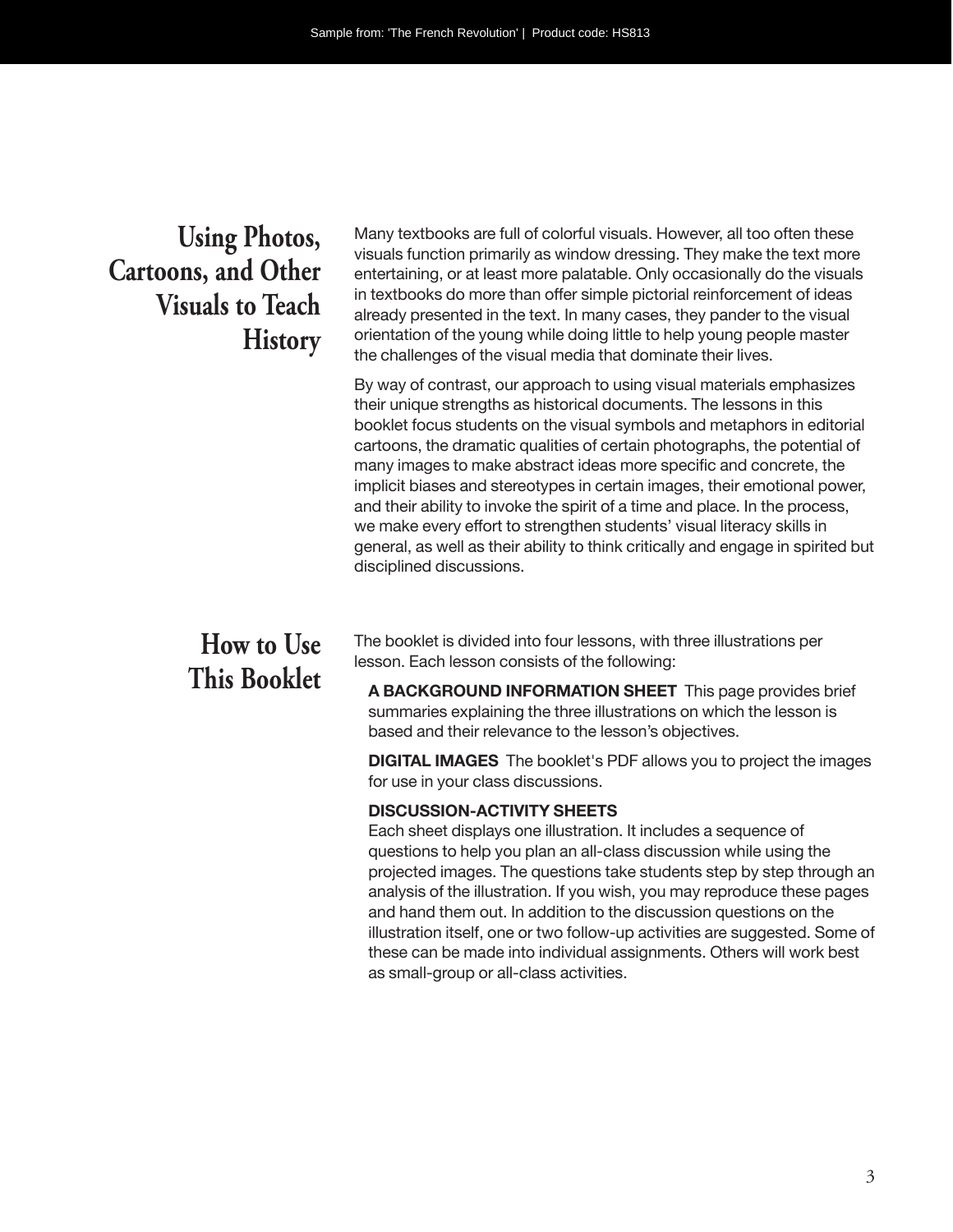#### **OBJECTIVES**

- 1. Students will better understand some of the underlying causes of the French Revolution.
- 2. Students will better understand the differing points of view of the three estates making up the meeting of the Estates General.

# **The Approaching Revolution**

*Use the background information on this page to help your students better understand the three illustrations making up this lesson. The questions and activities presented in the rest of the lesson can be used to help students clarify meanings and debate important issues.*

#### **BACKGROUND INFORMATION**

#### **Illustration 1**

In the 1700s, France was the most powerful nation on the continent of Europe. But France was also in trouble. And a major cause of that trouble is suggested by what is shown here. This is the beautiful palace of Versailles, near Paris. Many rich nobles spent much of their lives waiting on France's king here. They passed the time flattering officials, seeking favors, gossiping, and living in idle luxury. On their own estates, they had done little to develop their farm lands. Increasingly, the nobles as a class were seen as unproductive, even silly. So, too, were the higher Catholic clergy, often nobles themselves. At the same time, the Enlightenment—a new spirit of reason and open debate—was spreading. Even the upper classes often approved of it. In doing so, they opened themselves up to growing criticism and attack.

#### **Illustration 2**

By the 1780s, France was deep in debt from its wars and other wasteful expenses. Poor peasants in the countryside were paying a huge share of the taxes. The nobles and clergy paid little or nothing. Anger was building due to food shortages, rising prices, and constant government demands for more taxes. Yet this drawing offers a very different view of French society at the time. It is titled "France Receives the Three Orders." It shows France presenting the three orders (called "estates") to King Louis XVI. These three estates are the clergy (first estate), the nobility (second estate), and commoners (third estate). The king's portrait is on top, and that of his popular minister of finance Jacques Necker is below it.

#### **Illustration 3**

By 1789, France was a bomb set to go off. The fuse was lit at the meeting shown in this illustration. This is the Estates General on May 5, 1789, at Versailles. The Estates General was a meeting of representatives of the three estates. The Estates General had not met since 1614. But in 1789, King Louis XVI was forced to call such a meeting if he hoped to persuade the nobles and clergy to accept new taxes. Necker convinced the king to double the third estate's representation to equal that of the other two combined. Louis wanted the meeting to make a few changes, accept new taxes, and go home. That was not to be.